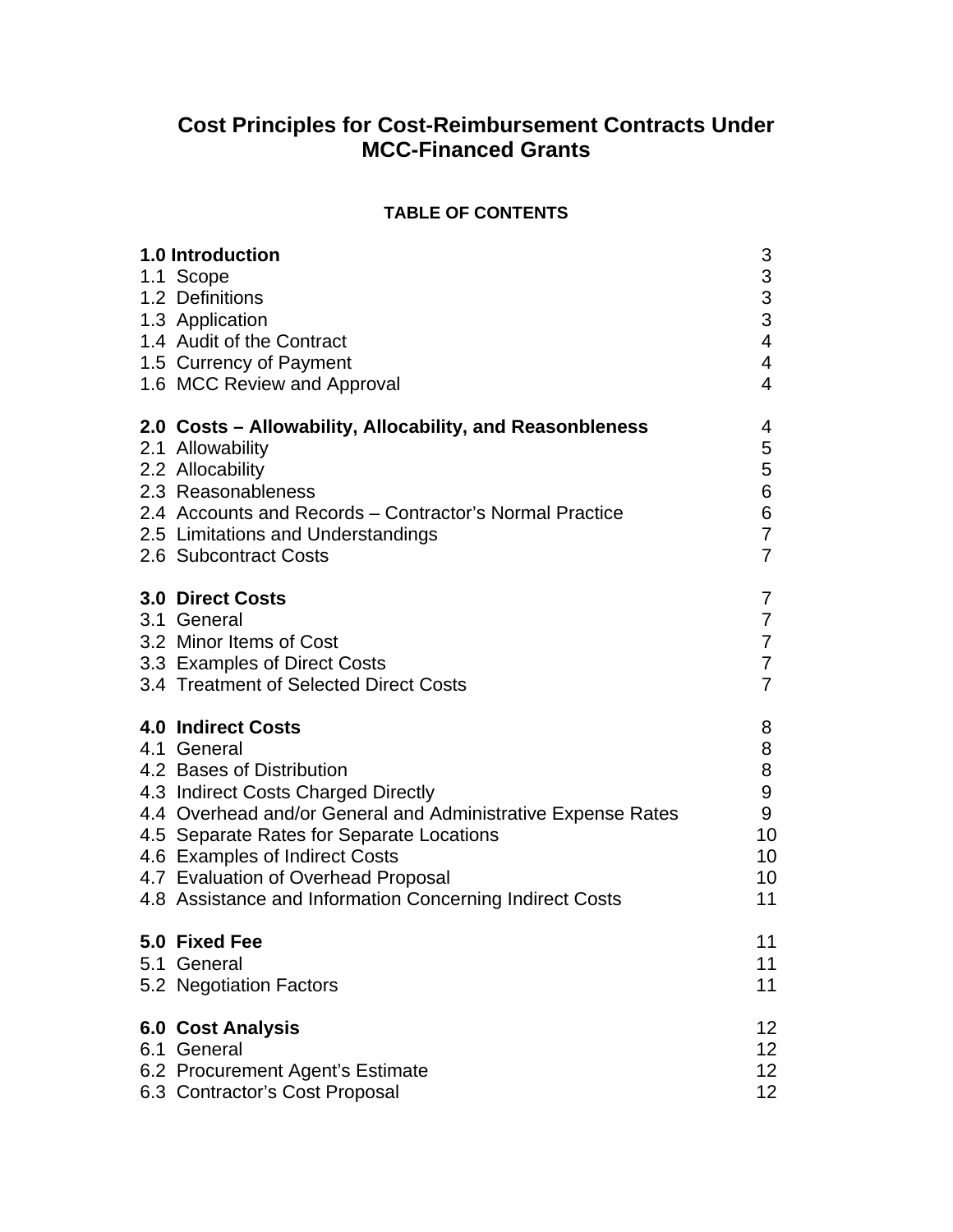| 6.4 Analysis of Contractor's Cost Proposal                      | 12 <sub>2</sub> |
|-----------------------------------------------------------------|-----------------|
| <b>7.0 Selected Costs</b>                                       | 13              |
| 7.1 Introduction                                                | 13              |
| 7.2 Unallowable Cost Items                                      | 13              |
| 7.3 Discussion of Specific Allowable and Unallowable Cost Items | 13              |
| 7.3.a Advertising Costs                                         | 13              |
| 7.3.b Bad Debts                                                 | 13              |
| 7.3.c Bonding and Guaranty Costs                                | 13              |
| 7.3.d Commissions and Contingency Fees                          | 14              |
| 7.3.e Communication Costs                                       | 14              |
| 7.3.f Compensation                                              | 14              |
| 7.3.g Contributions and Donations                               | 14              |
| 7.3.h Entertainment Costs                                       | 14              |
| 7.3.i Fines and Penalties                                       | 14              |
| 7.3.j Fringe Benefits                                           | 14              |
| 7.3.k Insurance and Indemnification                             | 15              |
| 7.3.1 Interest and Other Financial Costs                        | 16              |
| 7.3.m Lobbying Costs                                            | 16              |
| 7.3.n Losses on Other Contracts                                 | 17              |
| 7.3.0 Meetings, Conferences                                     | 17              |
| 7.3.p Organization Costs                                        | 17              |
| 7.3.q Personal Use of Assets Acquired with Grant Funds          | 17              |
| 7.3.r Personnel Compensation                                    | 17              |
| 7.3.s Preaward Costs                                            | 17              |
| 7.3.t Professional Service Costs                                | 18              |
| 7.3.u Publication and Printing                                  | 18              |
| 7.3.v Recruiting Costs                                          | 18              |
| 7.3.w Retainer Fees                                             | 18              |
| 7.3.x Taxes                                                     | 18              |
| 7.3.y Travel and Transportation Costs                           | 19              |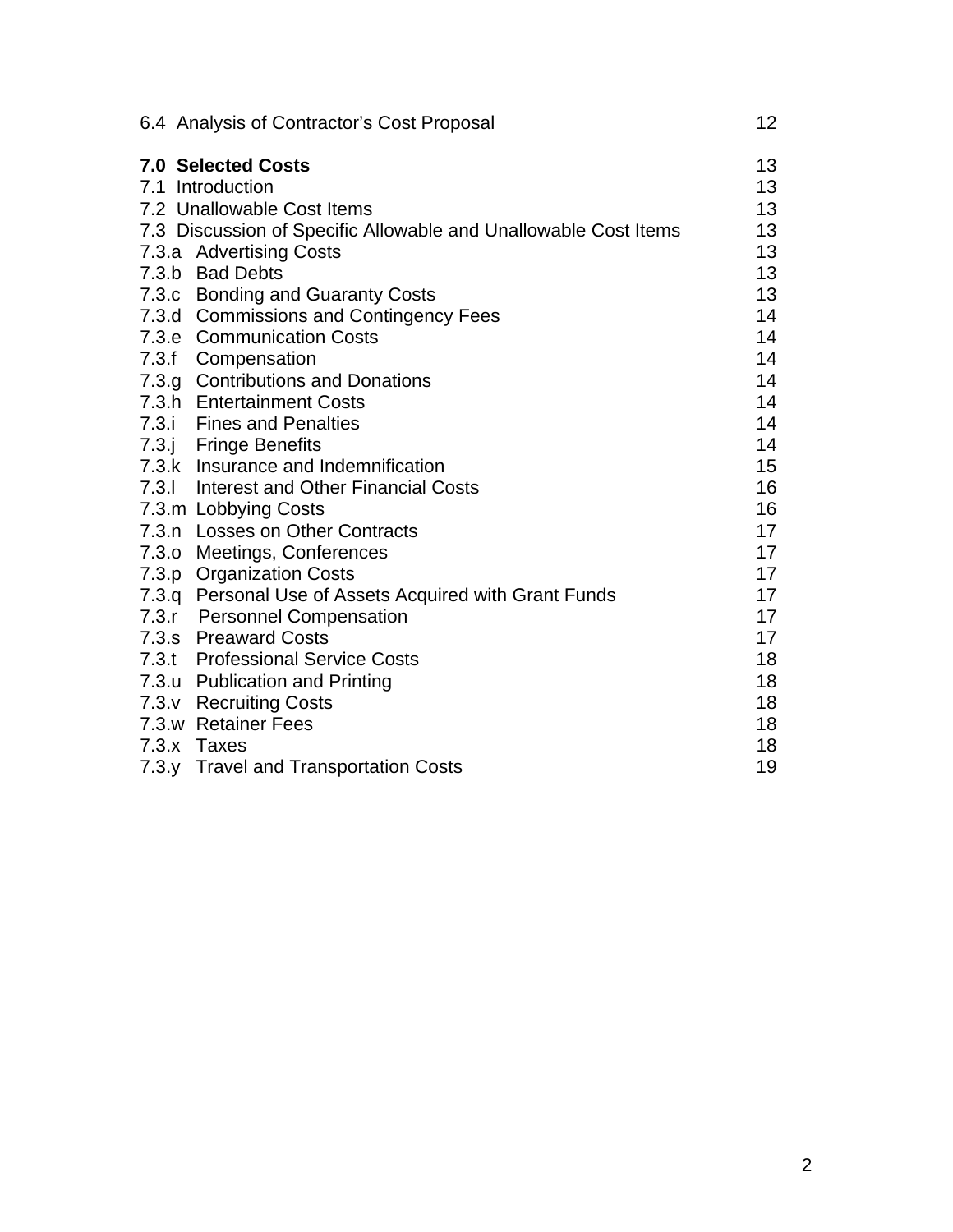# **1.0 Introduction**

# **1.1 Scope**

a. This policy document sets forth the Millennium Challenge Corporation's (MCC) cost principles applicable to the cost-reimbursable elements of contracts financed, in whole or in part, under grants financed by MCC, unless such contracts are entered into directly by MCC or otherwise specified in writing by MCC. Grants include all those signed by MCC with a Recipient Country: a Compact entered into under the authority of section 605 of the Millennium Challenge Act of 2003 (the "MCA") or a grant under section 609(g) of the MCA. Contracts entered into directly by MCC are subject to the Federal Acquisition Regulations, not this policy document. This policy document primarily outlines cost principles to be used in cost-reimbursement-type contracts (including those with a commercial or other non-governmental Accountable Entity). These principles should also be applied to cost-reimbursable elements in fixed-price contracts. This policy document may also be used as a guide to assist in negotiating time-rate and fixed-price contracts.

b. These cost principles provide a framework within which items of direct and indirect cost can be incorporated in a cost-reimbursement contract or subcontract. They identify, in general, the allowable and allocable items (see Section 2.0) of cost normally associated with MCC-financed contracts. They are especially intended for use in (1) the review of contracts by MCC personnel, (2) negotiations between the Procurement Agent and the contractor, and (3) contract administration and audit.

# **1.2 Definitions**

a. Grant—means either of the following documents signed by MCC with a Recipient Country:

- 1. a Compact entered into under the authority of section 605 of the Millennium Challenge Act of 2003 (the "MCA") and its supplemental documents, or
- 2. a grant under section 609(g) of the MCA and its supplemental documents.

b. Procurement Agent—A public or private entity designated as the "Procurement Agent" in the Compact or section 609(g) grant or ancillary documents.

c. Recipient Country—The country with whom MCC has signed a Compact or which is receiving MCC-financed assistance under a section 609(g) grant.

# **1.3 Application**

a. The cost principles and procedures contained in this policy document shall be applied to cost-reimbursement contracts funded by MCC grants and executed by a Recipient Country. The use of rules, procedures, or regulations on the costing of contracts in force in the Recipient Country is not precluded unless MCC is prohibited by U.S. statute from funding the costs. However, if the use of Recipient Country rules, procedures, and regulations is contemplated, there must be a mutual agreement between the Procurement Agent, the contractor, and MCC as to their application. Absent such an agreement among the parties, the cost principles and procedures contained in this policy document will prevail.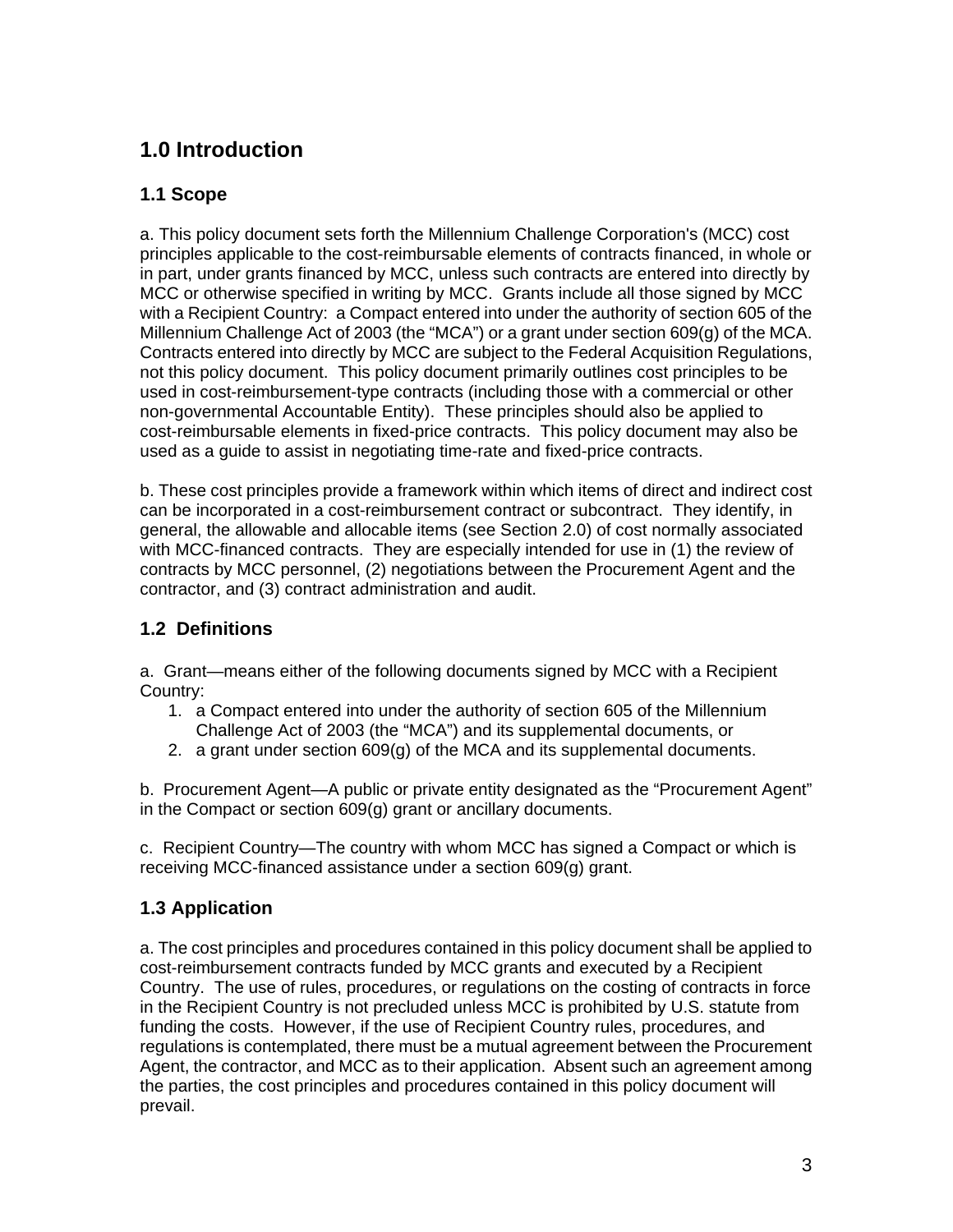b. The Procurement Agent, contractors, and MCC should recognize the importance of incorporating explicit terms with respect to the treatment of costs in all contracts. The cost principles in this policy document may be used by specific incorporation in the contract, by incorporation by reference of this policy document, or by incorporation by reference of only the relevant sections. MCC may develop additional cost principles for specific grants when the contracts to be financed may have unusual cost elements. Such additional principles will be included in the grant's Procurement Agreement.

c. Failure to mention a particular item of cost in this policy document is not intended to imply that it is either allowable or unallowable. Rather, determination in each case of allowability of a cost item should be based on the principles and standards set forth in Section 2.0 of this policy document.

# **1.4 Audit of the Contract**

a. Pursuant to MCC's "Guidelines for Financial Audits Contracted by Foreign Recipients," an audit schedule is planned and budgeted for in the grant. An auditor is selected by the Recipient Country in accordance with the grant its supplemental agreements.

b. The auditor's primary objectives are to:

- examine the contractor's cost representations, in whatever form they may be presented, and
- express an opinion as to whether such claimed costs are reasonable, allowable and allocable to the contract, in accordance with generally accepted accounting principles and not prohibited by statute or regulation, these cost principles, or by previous agreement with or decision by the Recipient Country or Procurement Agent.

Particular attention should be given, during audit, to the cost items invoiced and the certifications by the contractor that the vouchers submitted for payment meet the requirements of the contract.

# **1.5 Currency of Payment**

The Procurement Agent and the contractor should develop a clear understanding as to which contract costs will be reimbursed in local currency and which will be reimbursed in U.S. dollars.

### **1.6 MCC Review and Approval**

The Procurement Agent should advise the contractor in advance that MCC may require issuance of a "no objection" or approval letter prior to contract award. When submitting the contract to MCC for approval, the Procurement Agent must also include a statement giving the reason the Procurement Agent considers the contract cost to be reasonable.

# **2.0 Costs - Allowability, Allocability, and Reasonableness**

The allowability of an item of cost, including its allocability and reasonableness, is determined as set forth below.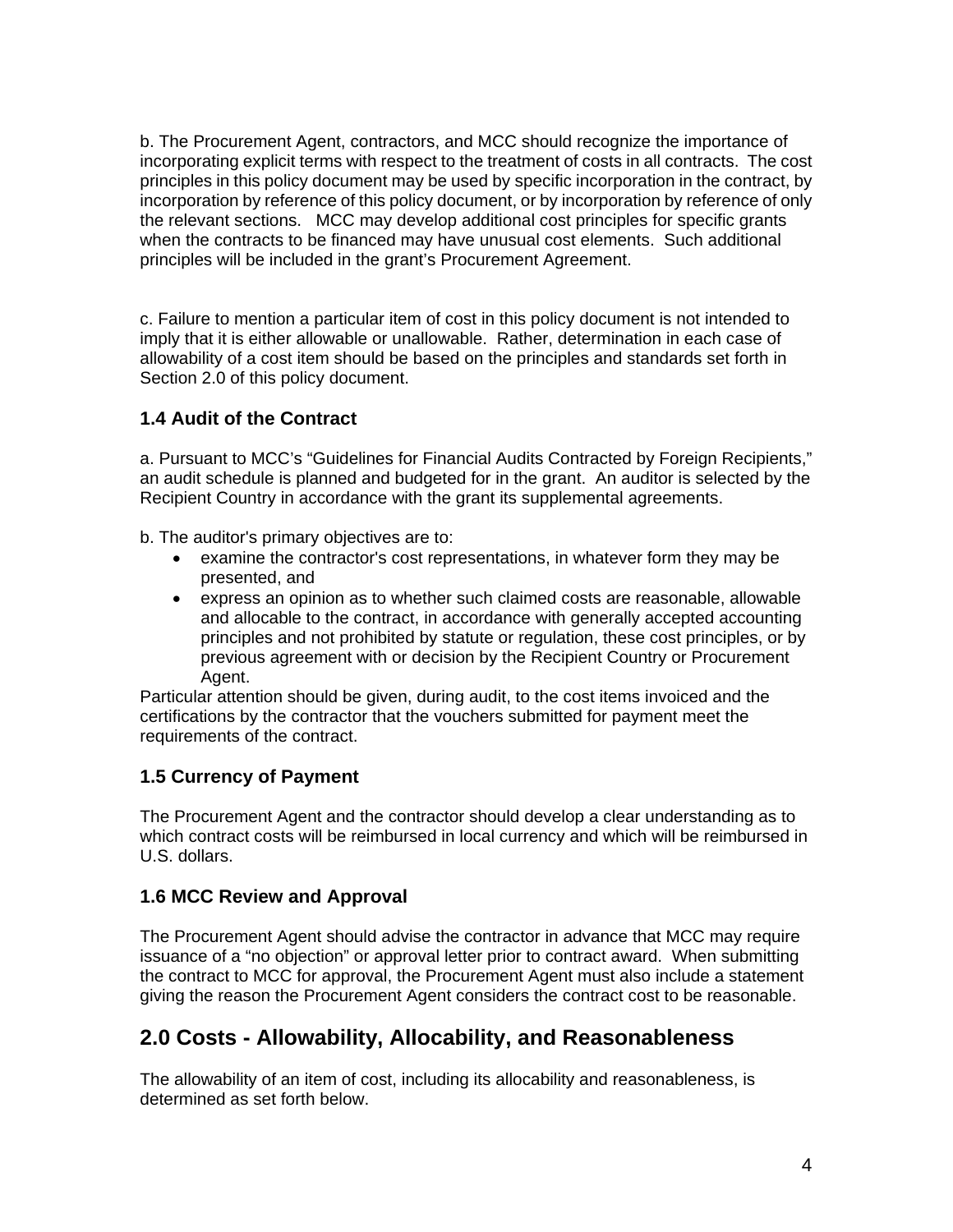### **2.1 Allowability**

a. The total allowable cost of a cost-reimbursement type contract is the sum of the allowable direct costs incurred in the performance of the contract in accordance with its terms plus the properly allocable portion of the allowable indirect costs (overhead and/or general and administrative expense), less income or credits (discounts, rebates, refunds, outside rentals, etc.). The total price of the contract is the sum of the allowable direct and indirect costs, plus fee.

b. Direct costs are allowable to the extent they meet the criteria in paragraph c and in Section 3.0, Direct Costs. Indirect costs are allowable to the extent they meet the criteria in paragraph c and in Section 4.0, Indirect Costs.

c. Costs, to be allowable, must meet all of the following criteria:

- 1. Be reasonable (see Section 2.3);
- 2. Be allocable (see Section 2.2);
- 3. Be accounted for in a manner that is consistent with the contractor's usual accounting practices and, unless precluded by the terms of the contract, with the contractor's manner of charging costs to its other activities;
- 4. Be incurred within the contract period, except as may be otherwise provided, in accordance with specific or general conditions of the contract;
- 5. Not be excluded as an unallowable cost under Section 7;
- 6. Be in accordance with the terms of the contract; and
- 7. Be in accordance with generally accepted accounting principles and practices (such as the International Accounting Standards or other recognized standards) appropriate to the particular circumstances.

### **2.2 Allocability**

a. A cost is allocable if it is assignable or chargeable to a particular cost element of the contract. Allocation of indirect costs (overhead and/or general and administrative expenses) should be based upon agreed rules and criteria consistent with the contract provisions that establish the basis for determination of indirect cost rates.

b. To be allocable, costs must meet one of the following criteria:

- 1. Be incurred for work related to the contract, or
- 2. Benefit both the contract and other work, distributed to them in reasonable proportion to the benefits received, or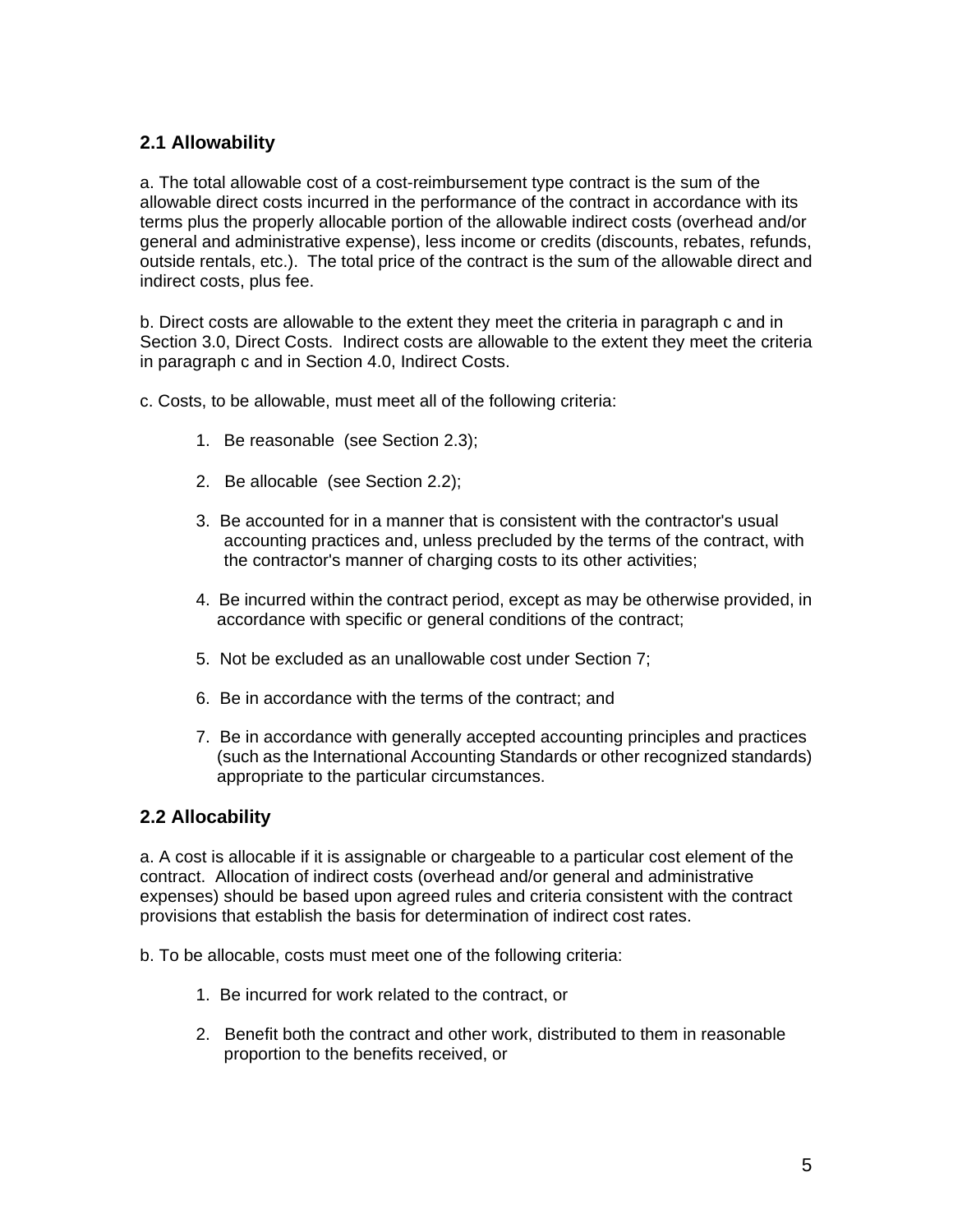3. Be necessary to the overall operation of the business, although a direct relationship to any particular cost element cannot be shown. (This situation might arise when there is a corporate structure over a subsidiary which is providing service, or when a firm providing service is also engaged in an unrelated activity, for example, manufacturing. In such cases, there must be at least an indirect showing of benefit to the activity.)

### **2.3 Reasonableness**

a. The reasonableness of a cost depends upon a variety of considerations and circumstances, and determining reasonableness requires the application of sound administrative and professional judgment.

b. In determining the reasonableness of a given cost, consideration should be given to the following criteria:

- 1. The cost is of a type or amount generally recognized as ordinary and necessary for the conduct of the contractor's business and the performance of the contract.
- 2. There are restraints or requirements imposed by such factors as generally accepted sound business and labor practices, arm's length bargaining, governmental laws and regulations, and contract terms and specifications.
- 3. The cost incurred is one that a prudent businessman/businesswoman would incur in the circumstances, considering his/her responsibilities to the owners of the business, his/her employees, his/her customers, his/her government, and the public-at-large.
- 4. The presence of significant deviations from the established policies and practices of the contractor, not provided for in the contract, which may unjustifiably increase the contract costs.

# **2.4 Accounts and Records - Contractor's Normal Practice**

The contractor must maintain accounts and records adequate to demonstrate the allowability and allocability, including the nature, amount, and derivation, of costs charged to the contract. An accounting system is acceptable if it is both adequate and suitable for the accumulation and billing of costs under government contracts and in compliance with applicable government regulations. A contractor's accounting system must be sufficient to enable an appropriate and equitable allocation of costs to cost objectives. The system should:

- 1. Be consistently applied,
- 2. Be nondiscriminatory against the government-financed contracts,
- 3. Be reliable,
- 4. Be equitable,
- 5. Segregate direct from indirect costs,
- 6. Identify and accumulate direct costs by contract, and
- 7. Present a logical and consistent method for accumulation of indirect costs to intermediate and final cost objectives.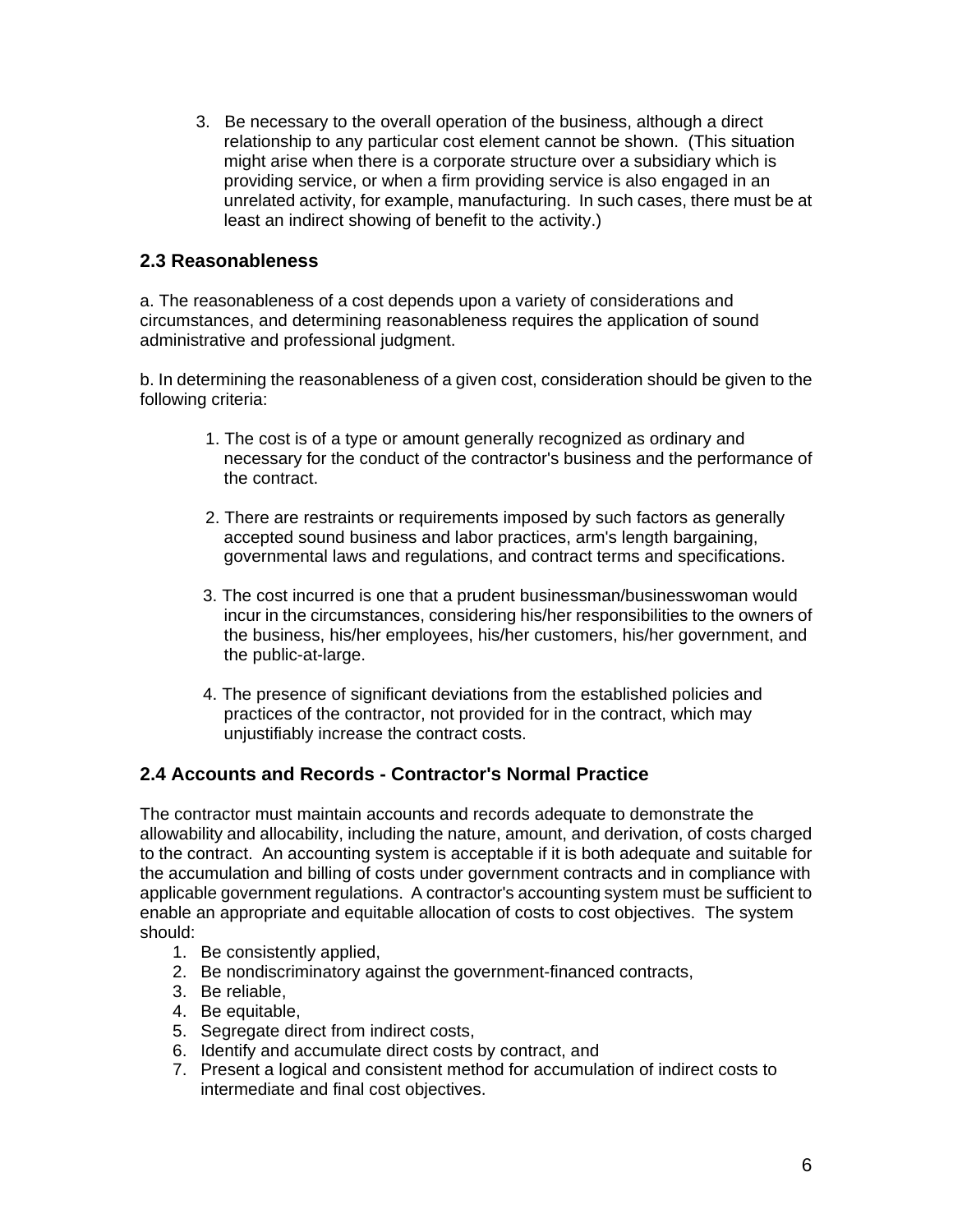The contractor should prepare its cost proposal consistent with its accounting procedures and the cost principles contained or referenced in this policy document.

### **2.5 Limitations and Understandings**

Care must be exercised by both parties to a proposed contract to ensure that the contract reflects their agreement as to the costs which will be reimbursable. In order to minimize the chance for misunderstandings in interpretation of cost provisions, every effort should be made to negotiate agreed amounts, or limitations for specific contract costs which may not be exceeded without approval by the Procurement Agent (i.e., maximum salary levels, limitation on obligation of funds, etc.).

Regardless of the reasonableness, allowability, or allocability of costs, the total amount expended under the contract can not exceed the maximum value stated in the contract.

### **2.6 Subcontract Costs**

Costs incurred by a contractor as reimbursement to a subcontractor are allowable to the extent specified in the subcontract and consistent with the provisions of this policy document, if such policy document is incorporated in the prime contract.

# **3.0 Direct Costs**

### **3.1 General**

A direct cost is any cost which can be solely and specifically identified with a particular activity under the contract. Costs incurred for the benefit of a single contract are direct costs of that contract and are to be charged directly to it. Costs solely related to other work of the contractor are direct costs of that other work.

### **3.2 Minor Items of Cost**

Minor items of direct cost may be considered to be indirect costs for reasons of practicality. For example, such items as petty cash expenditures, taxi fares, office machine repairs, stationery, and similar items may be included as indirect costs. However, the contract should clearly identify whether such items of minor cost are to be treated as direct or indirect costs.

### **3.3 Examples of Direct Costs**

Examples of items which may be included as direct costs (if they meet the criteria specified in 3.1 above) are contained in Section 7 of this policy document.

### **3.4 Treatment of Selected Direct Costs**

There are many selected items of cost that are often categorized, for contractual purposes, as Other Direct Costs. These include, but are not limited to, travel, supplies and equipment, insurance, performance bonds or guaranties, vehicle rental or purchase, miscellaneous communications expenses (telephone, cable), and official papers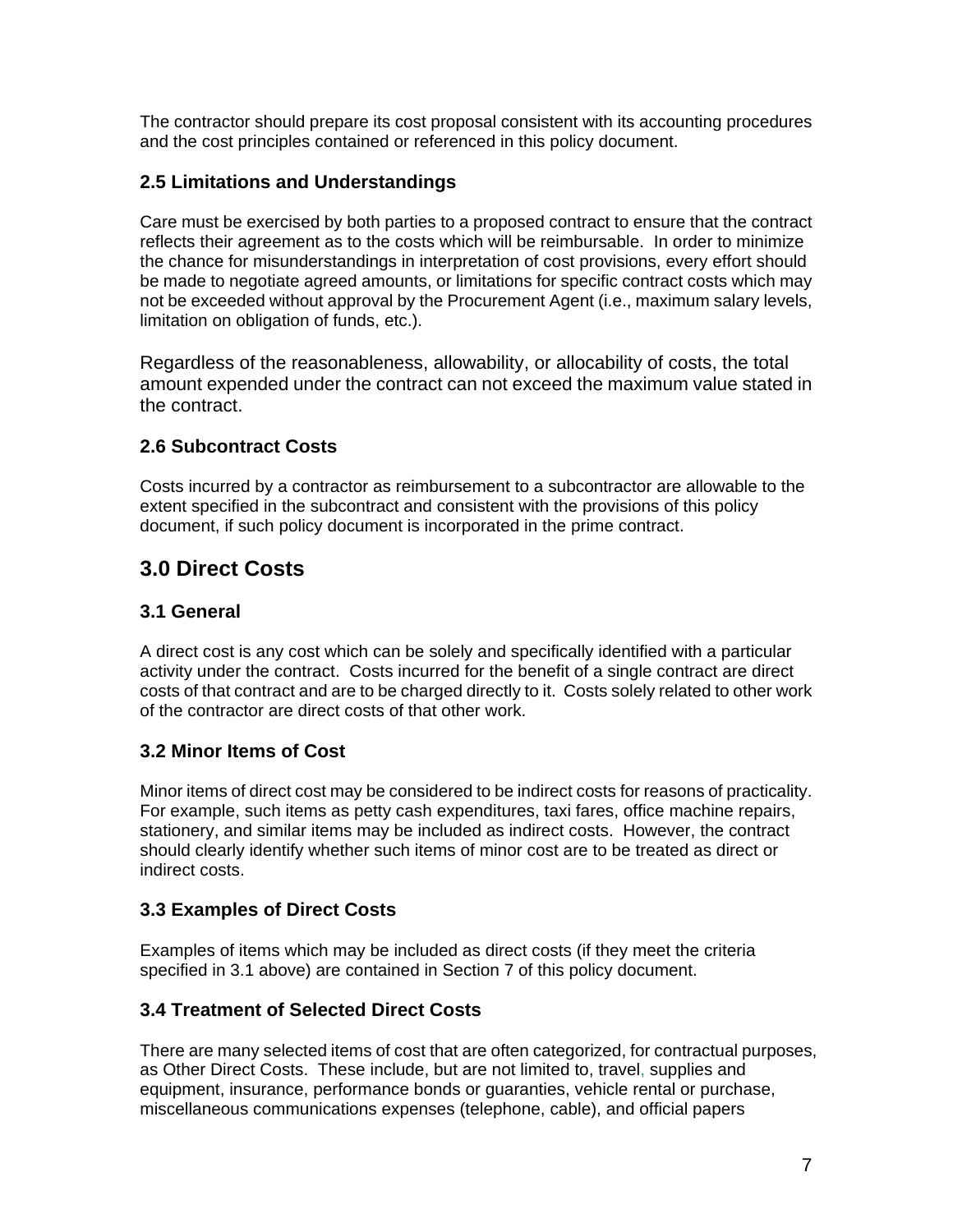expenses. All of the above categories of costs may be reimbursable under a contract. The initial test required, once allowability, allocability and reasonableness have been established, is to determine whether any of the items described as other direct costs in the contract are an item that is normally included in the Contractor's indirect cost pools. If it is, clarification of the method mutually agreeable for charging the cost is required. The Recipient Country must avoid paying for an item of cost directly if the item is being reimbursed indirectly. Once the item of cost is established as a direct cost item, it should be reimbursed at its actual invoiced value, unless any limitation has been negotiated into the contract.

# **4.0 Indirect Costs**

# **4.1 General**

Indirect costs, also referred to as overhead and/or general and administrative expense, are those that have been incurred for common or joint objectives and cannot be readily identified with a particular element of a cost proposal. After direct costs have been determined and assigned directly to contracts or other work as appropriate, indirect costs are those remaining to be allocated to benefiting work. They are gathered into one or more cost pools, after which they are allocated and reallocated, as appropriate, until they are ultimately charged to specific contracts and other work of the contractor. A cost may not be allocated to a contract as an indirect cost if that same cost has been assigned to a contract as a direct cost.

b. Because of the diverse characteristics and accounting practices of organizations, it is not possible to specify the types of cost which may be classified as indirect cost in all situations. However, typical example of indirect costs for many organizations may include depreciation or use allowances on building and equipment, the costs of operating and maintaining facilities, and general and administrative expenses, such as the salaries and expenses of executive officers, personnel administration and accounting

# **4.2 Bases of Distribution**

Depending upon the circumstances, there may be one or more categories or "pools" of indirect expenses. In some cases, overhead is accumulated in a single pool and allocated to all work. In other cases, indirect expenses are segregated into two or more pools, such as "overhead" and "general and administrative expense," and each pool of expenses is allocated. In this latter case, different bases may be used to allocate and distribute the different pools.

The distinction usually made between departmental overhead and general and administrative expenses is that departmental overhead expenses are more closely associated with the work performed under contracts while general and administrative expenses relate to overall administration. Examples of items sometimes classified as general and administrative are executive salaries, professional expenses, legal services, etc.

The most important consideration is that indirect costs should be accumulated by logical cost groups with due attention to the reasons for incurring the costs. Another important consideration is that the base used in allocating indirect expenses must be one which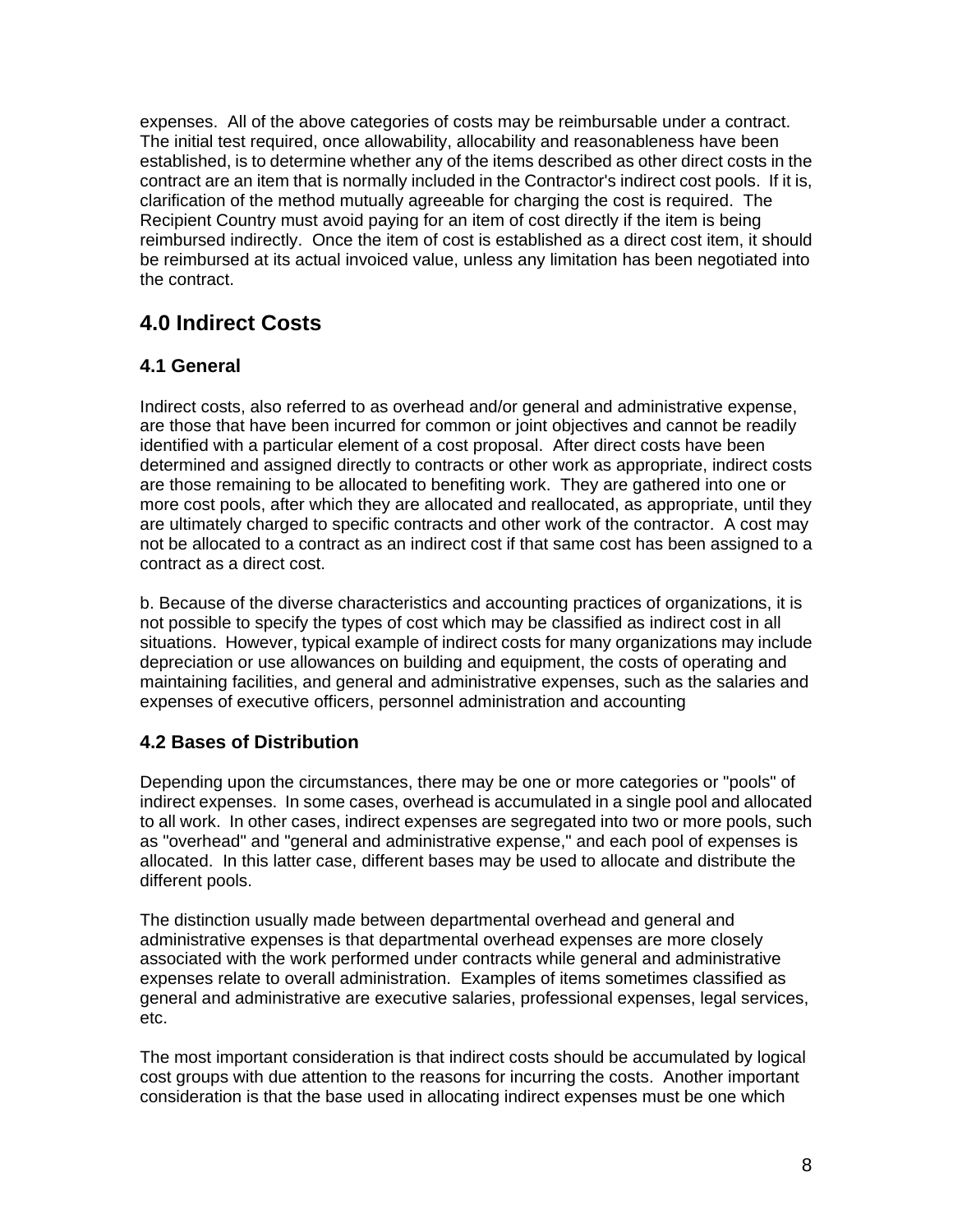results ultimately in a fair distribution to all benefiting contracts or activities of the contractor. The allocation of indirect costs is accomplished by selecting a base which most appropriately represents the principal function of the company. In the case of contracts for professional and technical services, direct labor cost (direct salaries) or total direct costs are the bases most frequently used. The base period for the allocation of indirect costs is the period in which such costs are incurred and accumulated for allocation to work performed in that period, normally coinciding with the contractor's fiscal year.

# **4.3 Indirect Costs Charged Directly**

Although contractors may have established acceptable methods for classifying and accumulating costs in direct cost pools, situations are sometimes encountered which result in desirable deviations from their normal practice. This may occur with respect to contracts which require work to be performed in another country. For example, a contractor normally may classify travel and related expenses as indirect expenses within its own country. On a contract involving work in another country, the contractor may deviate from its normal procedure and include travel as a direct cost of the contract. This is permissible provided that the travel costs are incurred for the contract. Similarly, expenses for per diem and transportation of personnel and household goods are usually charged to the contract, instead of to indirect costs.

In most cases when work is performed at the contract site, expenses incurred at the location may be charged directly to the contract. Consequently, costs of such items as telephone, postage, supplies, and office materials at the site could be proper direct charges. However, since costs such as these normally are charged to overhead, care must be taken to be sure that similar expenses included in the overhead pool are eliminated before allocation and distribution of indirect expenses to the contract. For example, if the contractor normally charges directly for international travel for employees and consultants working under the contract, but charges domestic travel and international travel for executives as an indirect cost, all international travel for employees and consultants (whether incurred under the contract or other activities of the contractor) must be eliminated from the overhead pool before indirect costs are allocated and distributed to the contract. However, the costs of domestic travel and international travel by executives would legitimately remain as part of the overhead pool.

In the absence of consistent cost application, an alternative method is simply to deduct the travel costs attributable to the contract from the amount of the indirect costs. If neither of the above adjustments are made, the contract could be charged both directly and indirectly for the same items of cost. Similarly, in those cases where salaries and wages (direct costs) include a surcharge for fringe benefits (normally an indirect charge), care must be exercised to be sure that such fringe benefits costs are not duplicated in the indirect (overhead) charges. These considerations should be set forth in the contract.

# **4.4 Overhead and/or General and Administrative Expense Rates**

MCC strongly prefers that a fixed amount in lieu of overhead/general and administrative rates is negotiated and included in the contract. Fixed amounts in lieu of overhead rates may be negotiated with any type of organization so long as the amount does not vary in relation to costs incurred by the contractor. In establishing the fixed amount, it is necessary to ensure it is reasonable, taking into account the reasonableness of each component included in the fixed amount and the overall business of the contractor.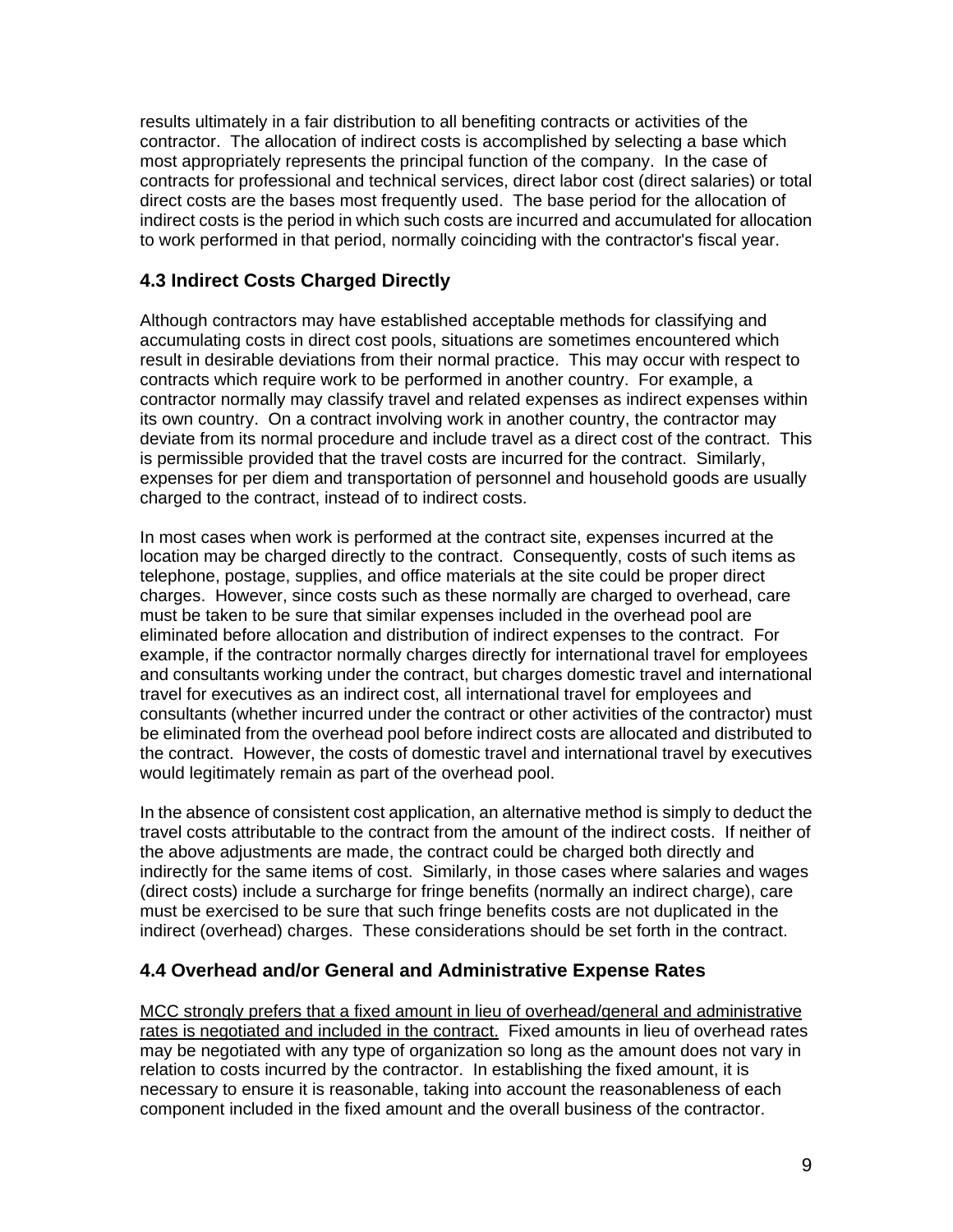The alternative is to establish provisional overhead and/or general and administrative expense rates until they can be converted to final (by audit or otherwise) at completion of the contract. A provisional overhead rate is a tentative percentage factor mutually agreed upon by the Procurement Agent and the contractor, to be applied to an agreed upon base, for use in making interim payments, tied to a time period stated in the contract pending the determination of the actual rate.

Each provisional overhead rate and the allocation or distribution bases to which it is to be applied, in making such interim payments, must be incorporated in the contract and may be changed only by agreement between the parties.

If during the performance of a contract, a contractor should lose all or the majority of its work which normally shares in the distribution of its overhead expenses, the Recipient Country should not have to absorb this increased allocation of overhead expenses under its contract. To prevent this situation from occurring, a ceiling or maximum rate should be considered for use in instances where there is a reasonable possibility that such a loss of other work could occur. However, a contractor may encounter bona fide increases in its overhead costs for which it should not be penalized.

A negotiated final overhead rate is a percentage factor to be applied to an agreed-upon base, which expresses the ratio, or ratios, agreed upon by the Procurement Agent and the contractor. When a provisional rate has been used, a final rate is agreed upon at the end of the contract or after closing of the contractor's fiscal year accounts, unless the parties have agreed to a different period.

# **4.5 Separate Rates for Separate Locations**

Whenever the contract requires that the contractor perform a significant amount of work in two or more locations, a separate rate applicable only to the effort in each location should be considered. It is extremely important that the contractor and the Procurement Agent reach a clear understanding, which should be included in the contract, regarding the methods used in determining the rate that will apply to work performed at each location. Particular attention must be given to assuring an equitable distribution of home office overhead and/or general and administrative expenses charged to branch or other locations.

# **4.6 Examples of Indirect Costs**

 Any of the categories of cost described in the discussion of selected costs in Section 7 may be treated as indirect costs under a contract, unless otherwise specified in the contract.

# **4.7 Evaluation of Overhead Proposal**

A contractor's records and procedures for allocating indirect costs may vary from formal records and detailed procedures to very informal working papers. If a pre-award audit is conducted, the contractor's records and procedures should be examined to determine if the indirect costs proposed are reasonable and properly allocated. If the contractor has been regularly audited, the proposed rate may be reviewed to determine if it is consistent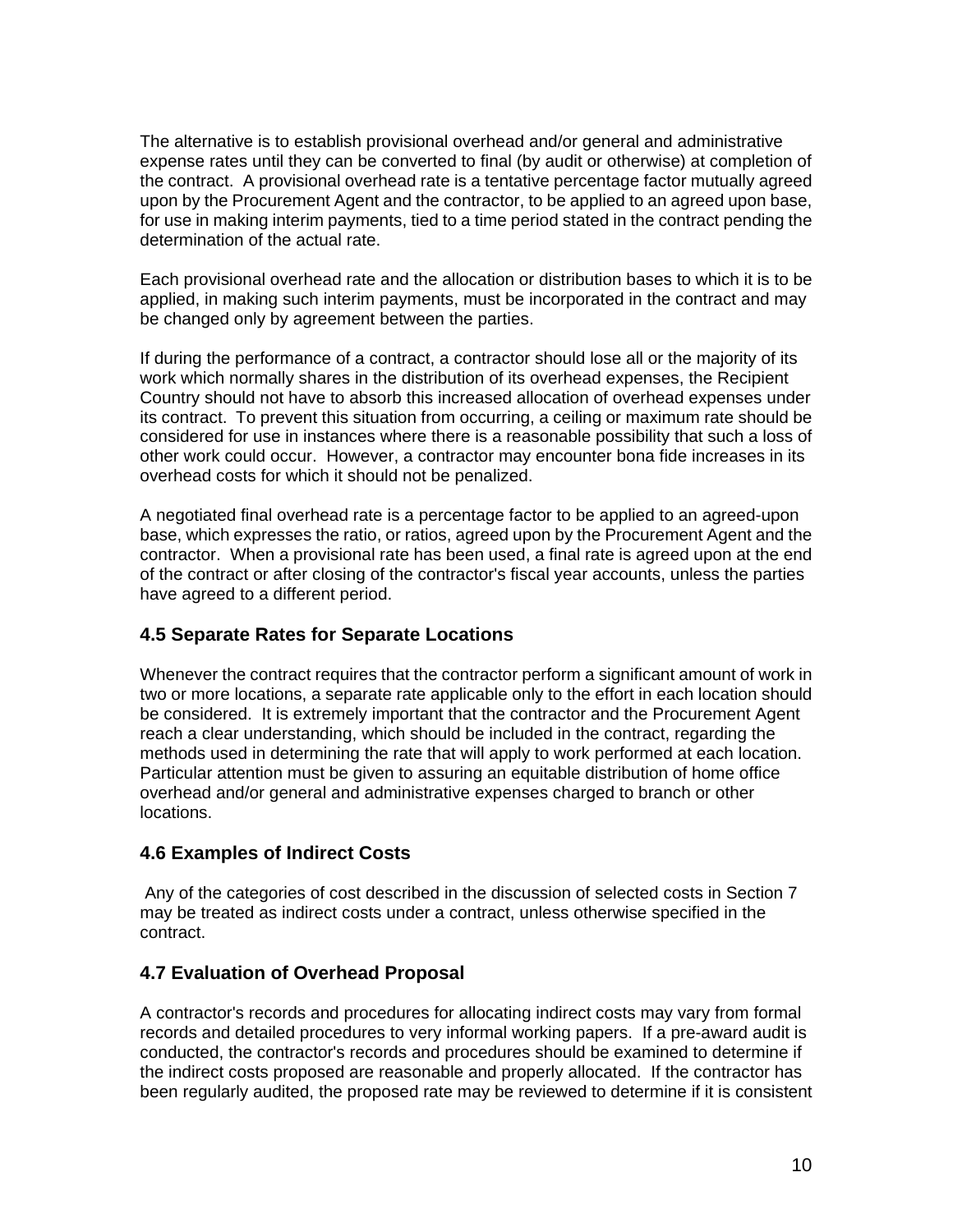with a current rate agreement. No indirect cost rate quoted by a contractor should be accepted without evaluation.

### **4.8 Assistance and Information Concerning Indirect Costs**

 a. If a proposed contractor is based in the United States, or has done substantial cost-reimbursement contracting with the U.S. Government, assistance on indirect and other costs is available from the Cognizant Audit Agency established in accordance with OMB Circular A-133. When requesting such assistance the following minimal information should be supplied: name and address of proposed contractor; type of contract; estimated contracted amount; period of performance; and major cost elements, including salaries, the contractor's proposed overhead and/or general and administrative expense rates, related distribution bases, contractor's address, phone number, contact person, cognizant agency audit office (if known), and any other factors deemed significant by the Procurement Agent.

b. The Procurement Agent may also request MCC guidance in the audit of non-U.S.-based contractors. The "Guidelines for Financial Audits Contracted by MCA" are available on the MCC website, www.mcc.gov.

# **5.0 Fixed Fee**

# **5.1 General**

Cost-reimbursement contracts with commercial firms usually provide for payment of a fixed fee to the contractor. The fixed fee, once negotiated and established, does not vary with actual costs. It may be adjusted upwards or downwards when major increases or decreases in the scope of work are negotiated as contract amendments.

# **5.2 Negotiation Factors**

The Procurement Agent negotiates a fair and reasonable fee with the contractor to perform certain work as agreed to, considering the following criteria:

- a. Nature and complexity of the work or services to be performed;
- b. Degree of risk assumed by the contractor;
- c. Proportion of permanent staff and their positions as profit-generating personnel in the contractor's organization as compared to recruited personnel and outside consultants acquired for performance of the contract;
- d. Amount of logistic support provided by the Recipient Country;
- e. Extent of subcontracting;
- f. Fees charged by the contractor to its other clients for similar services;
- g. Payment provisions, including any advances;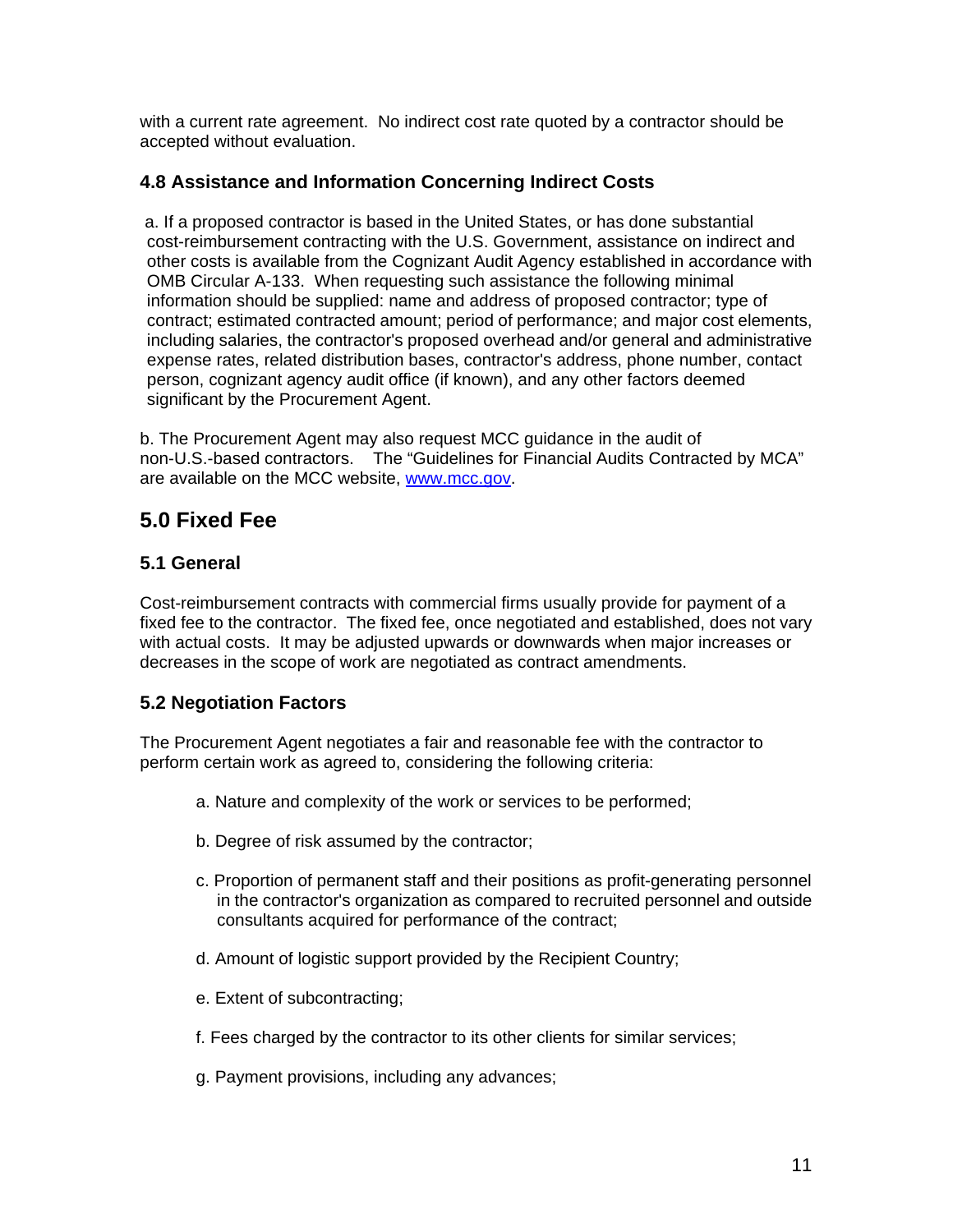- h. Effect of competition;
- i. Amount of the contract, and
- j. Such other elements as the Procurement Agent considers pertinent.

# **6.0 Cost Analysis**

# **6.1 General**

Cost analysis is an essential tool in the conduct of sound and meaningful negotiations. It provides the Procurement Agent with a means of evaluating the contractor's proposal. In negotiating cost-reimbursement contracts, the Procurement Agent must be satisfied as to the adequacy and reasonableness of the cost proposal including the realism of costs proposed. Cost analysis is a primary means of accomplishing this end. The general technique of cost analysis outlined below applies to all cost-reimbursement contracts.

# **6.2 Procurement Agent's Estimate**

The Procurement Agent prepares a cost estimate before proposals are requested. This estimate should be systematically developed, using historical and statistical data, published indexes, prior Recipient Country experience, and any other source of information which will produce a valid and reasonable estimate, including fixed fee when appropriate. This estimate is used as a reference in evaluation of the selected contractor's cost proposal. It is critically important that information concerning the amount of the estimate be limited to those Procurement Agent and MCC officials with a need to know. Unauthorized disclosure may compromise the Procurement Agent's bargaining position or give an unfair competitive advantage to a potential offeror.

# **6.3 Contractor's Cost Proposal**

The proposal submitted by the prospective contractor reflects its estimate of costs to be incurred in accomplishing the proposed contract task. It is the foundation upon which the negotiator must work in arriving at a final contract. The elements of the cost proposal must be clearly substantiated, fully documented and supported in conformance with the requirements of this policy document.

# **6.4 Analysis of Contractor's Cost Proposal**

The Procurement Agent should compare the contractor's cost proposal to its own estimate of costs. A review of the individual cost elements should be made to determine the degree of correlation between each of the respective cost estimates. Areas of major difference between the two estimates of cost should become the focal point of the further cost analysis and negotiation.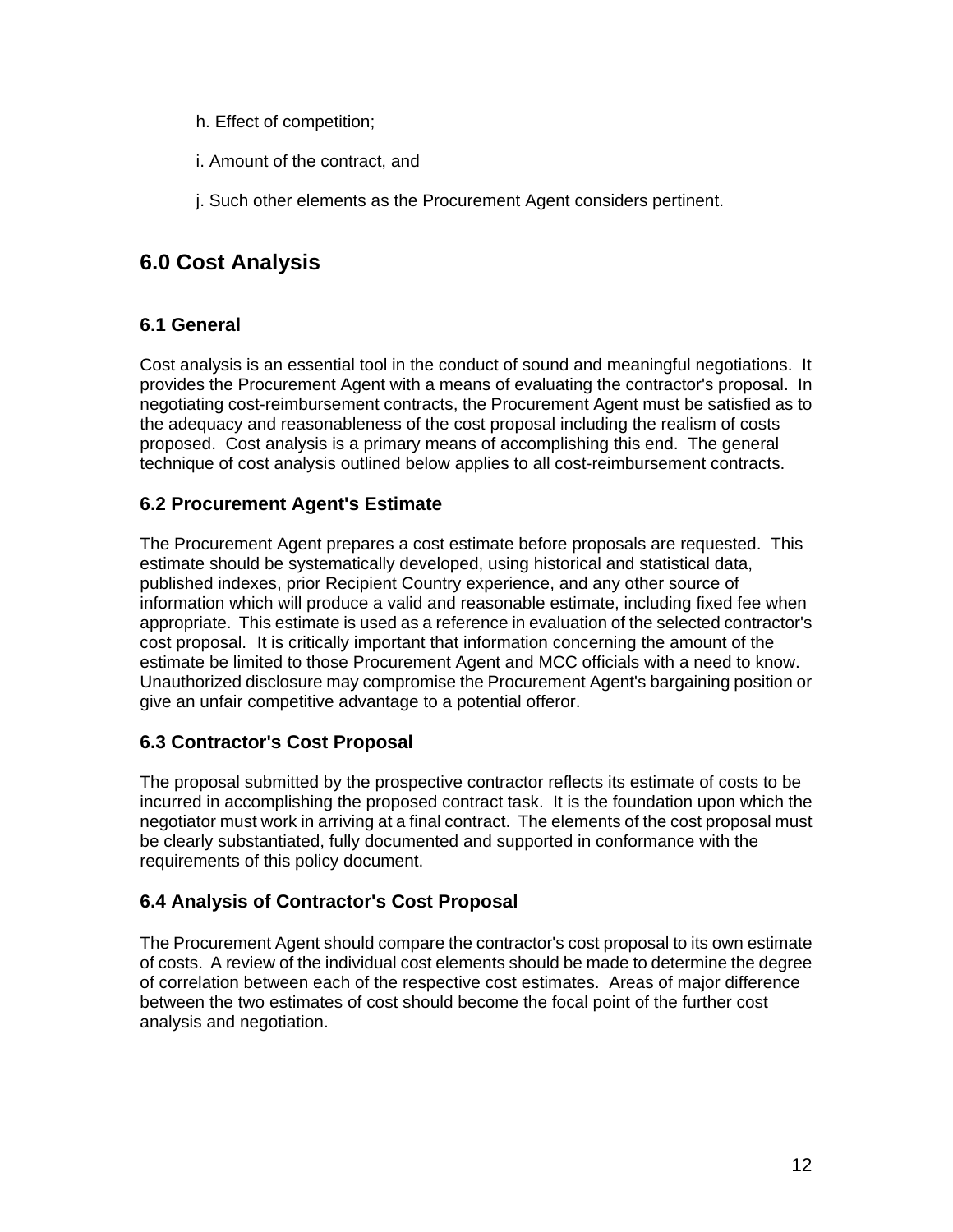# **7.0 SELECTED COSTS**

# **7.1 INTRODUCTION**

This Section sets forth selected items of cost which are representative of those costs typically encountered in cost-reimbursement type contracting. However, not every element of cost and every situation that might arise in a particular case is covered. Failure to treat any item of cost is not intended to imply that it is either allowable or unallowable. There are many other potentially applicable items. Some of the more common are depreciation, equipment and plant, idle facilities, maintenance and repair, patents, and training of employees. These and many other items are discussed in detail in the U.S. Government Office of Management and Budget Circular A-122. If it is necessary to review such items of indirect cost, the guidance furnished in the above-referenced document may be helpful. With respect to all items, whether or not specifically covered, determination of allowability shall be based on the principles and standards set forth in Section 2.0 of this policy document.

# **7.2 UNALLOWABLE COST ITEMS**

Certain costs are of such a nature that they are not normally considered allowable to the direct or indirect (overhead) cost categories. These costs may exist as actual expenses of the contractor's organization and may well be legitimate and even desirable insofar as the contractor is concerned. However, because of their nature, these costs are not eligible for allocation as direct or indirect costs to a contract financed under an MCC grant.

### **7.3 DISCUSSION OF SPECIFIC ALLOWABLE AND UNALLOWABLE COST ITEMS**

The following discussion limits the allowability of certain cost items. Unallowable costs are unallowable as either direct or indirect costs under MCC grant-financed contracts:

### **a**. **Advertising Costs**

Advertising costs are generally unallowable. The only advertising costs allowable are those which are solely for (i) the recruitment of personnel when considered in conjunction with all other recruitment costs, as set forth in paragraph 7.3.v (ii) the procurement of goods and services for the contract; (iii) the disposal of surplus materials acquired in the performance of the contract, or (iv) specific requirement of the contract.

### **b**. **Bad Debts**

Bad debts, including losses (whether actual or estimated), due to uncollectible customer's accounts and other claims, related collection costs, and related legal costs, arising from other business of the contractor are unallowable.

### **c. Bonding and Guaranty Costs**

(1) Bonding and guaranty costs arise when the Recipient Country requires assurance against financial loss to itself or others by reason of the act or default of the contractor. They arise also in instances where the contractor requires similar assurance. Included are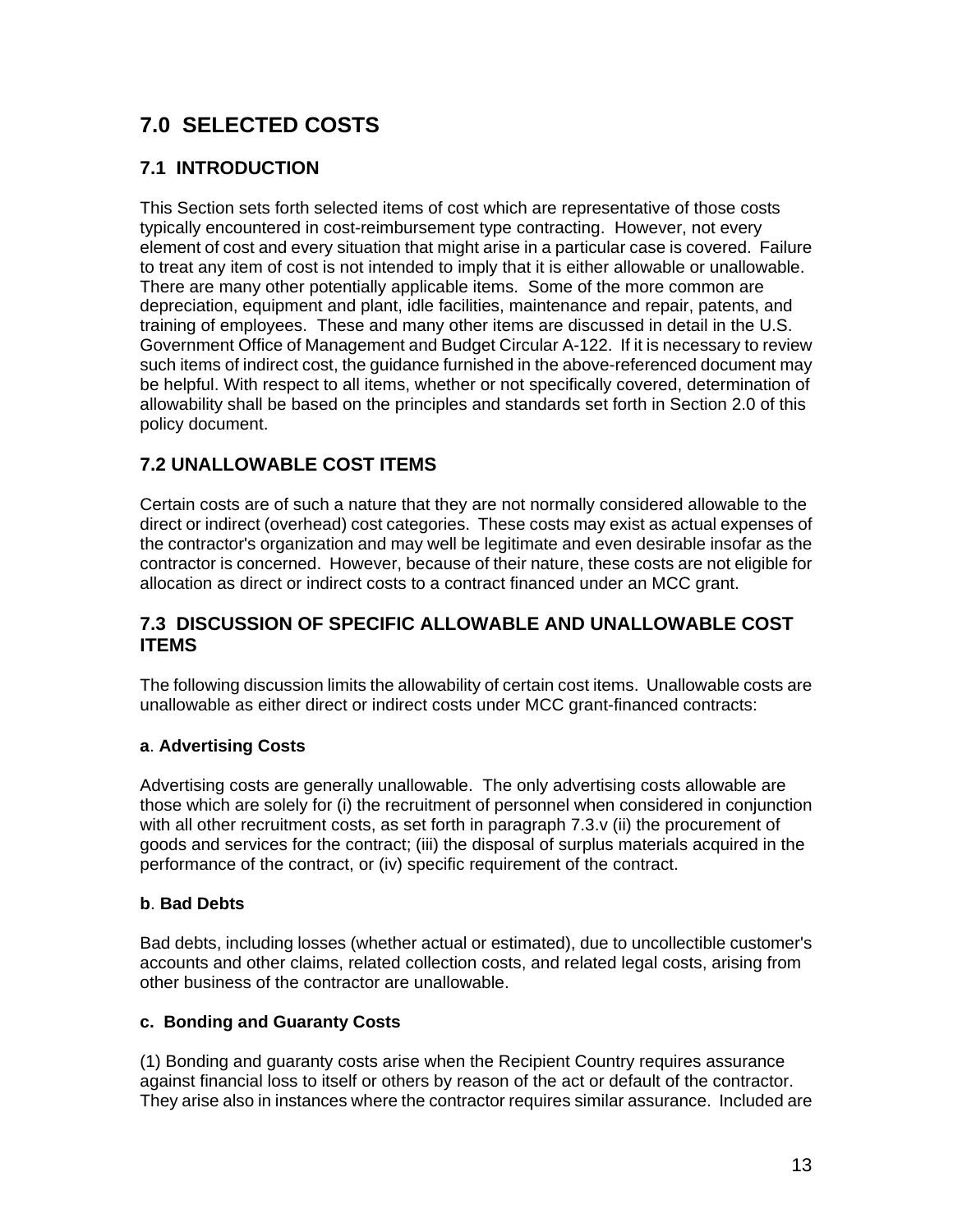such bonds and guaranties as bid, performance, payment, advance payment, infringement, and fidelity bonds.

(2) Costs of bonding or guaranties required pursuant to the terms of the contract are allowable, either as direct or indirect cost.

(3) Costs of bonding required by the contractor in the general conduct of its operations are allowable to the extent that such bonding is in accordance with sound business practice and the rates and premiums are reasonable under the circumstances.

#### **d. Commissions and Contingency Fees**

Commissions, percentages, brokerage, or contingency fees to persons or groups retained to solicit contracts are unallowable unless the person or group is a bona fide commercial or selling agent maintained by the Contractor for the purpose of securing business.

#### **e. Communication Costs**

Costs incurred for telephone services, local and long distance telephone calls, telegrams, radiograms, postage and the like, are allowable as direct or indirect costs.

#### **f. Compensation**

Compensation which constitutes a distribution of profits, or bonuses and incentive compensation paid in stock outside of the contractor's normal compensation policy is unallowable.

#### **g. Contributions and donations** are unallowable.

#### **h. Entertainment Costs**

Costs of amusement, diversion, social activities and incidental costs relating thereto, such as meals, lodging, rentals, transportation, and gratuities, for the benefit of customers or clients are unallowable.

#### **i. Fines and Penalties**

Cost of fines and penalties resulting from violations of, or failure of the contractor to comply with, U.S. or Recipient Country laws and regulations are unallowable.

#### **j. Fringe Benefits**

(1) Fringe benefits in the form of regular compensation paid to employees during period of authorized absences from the job, such as vacation leave, sick leave, military leave, and the like, are allowable provided such costs are absorbed by all organization activities in proportion to the relative amount of time of effort actually devoted to each.

(2) Fringe benefits in the form of employer contributions or expenses for social security, employee insurance, worker's compensation insurance, pension plan costs, and the like, are allowable provided such benefits are granted in accordance with established written contractor policies. Such benefits, whether treated as indirect costs or as direct costs,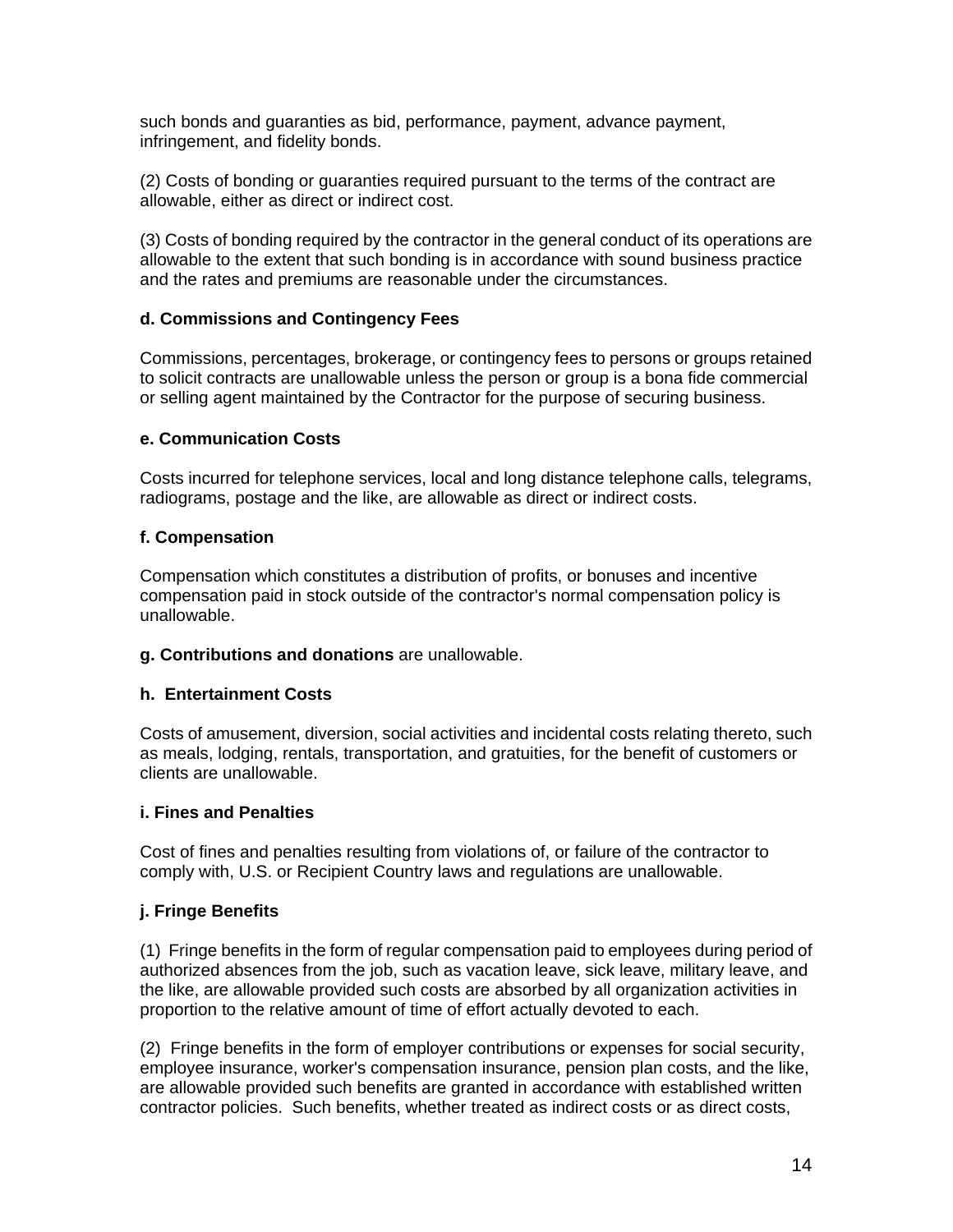shall be distributed to particular contracts and other activities in a manner consistent with the pattern of benefits accruing to the individuals or group of employees whose salaries and wages are chargeable to such contracts and other activities.

#### **k. Insurance and Indemnification**

(1) Insurance includes insurance which the contractor is required to carry, or which is approved, under the terms of the contract and any other insurance which the contractor maintains in connection with the general conduct of its operations. This paragraph does not apply to insurance which is costed as a fringe benefit under the contract.

- (a) Costs of insurance required or approved, and maintained, pursuant to the contract are allowable.
- (b) Costs of other insurance maintained by the contractor in connection with the general conduct of its operations are allowable subject to the following limitations.
	- (i) Types and extent of coverage shall be in accordance with sound business practice and the rates and premiums shall be reasonable under the circumstances.
	- (ii) Costs allowed for business interruption or other similar insurance shall be limited to exclude coverage of management fees.
	- (iii) Costs of insurance or of any provisions for a reserve covering the risk of loss or damage to Recipient Country property are allowable only to the extent that the contractor is liable for such loss or damage.
	- (iv) Provisions for a reserve under a self-insurance program are allowable to the extent that types of coverage, extent of coverage, rates, and premiums would have been allowed had insurance been purchased to cover the risks. However, provision for known or reasonably estimated self-insured liabilities, which do not become payable for more than one year after the provision in made shall not exceed the present value of the liability.
- (c) Actual losses which could have been covered by permissible insurance (through the purchase of insurance or a self-insurance program) are unallowable unless expressly provided for in the contract except:
	- (i) Costs incurred because of losses not covered under nominal deductible insurance coverage provided in keeping with sound business practice are allowable.
	- (ii) Minor losses not covered by insurance, such as spoilage, breakage, and disappearance of supplies, which occur in the ordinary course of operations, are allowable.

(2) Indemnification includes securing the contractor against liabilities to third persons and any other loss or damage, not compensated by insurance or otherwise. The Recipient Country is obligated to indemnify the contractor only to the extent expressly provided in the contract.

#### **l**. **Interest and Other Financial Costs**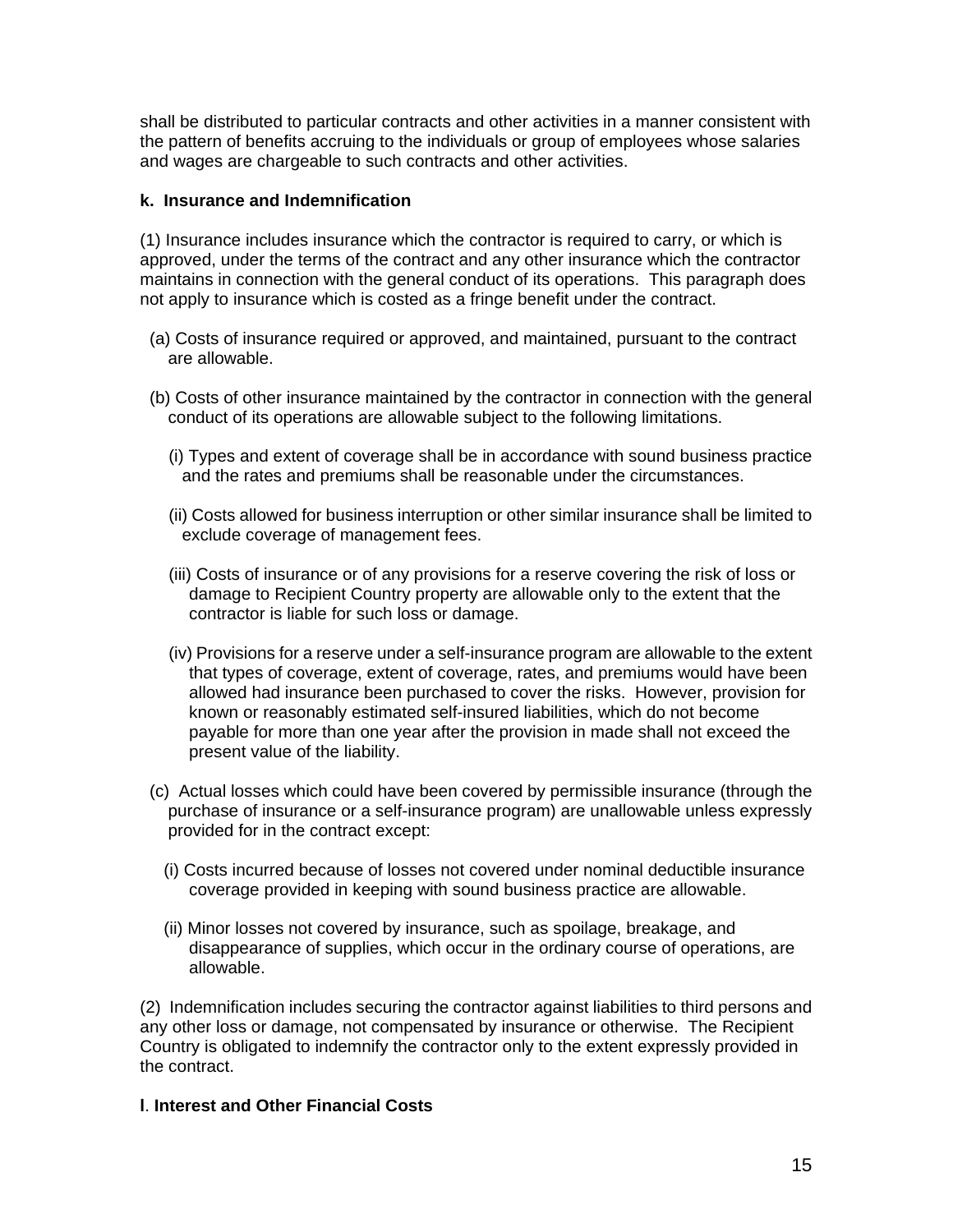Interest on borrowing (however represented), bond discounts, cost of financing and refinancing operations, legal and professional fees paid in connection with the preparation of a prospectus, costs of preparation and issuance of stock rights, and related financial charges are unallowable.

#### **m. Lobbying Costs**

(1) Costs associated with the following activities with respect to the U.S. Government or the Government of the Recipient Country and any political subdivisions thereof are unallowable:

(a) Attempts to influence the outcomes of any election, referendum, initiative, or similar procedure, through in kind or cash contributions, endorsements, publicity, or similar activities;

(b) Establishing, administering, contributing to, or paying the expenses of a political party, campaign, political action committee, or other organization established for the purpose of influencing the outcomes of elections;

(c) Any attempt to influence (i) the introduction of legislation, or (ii) the enactment or modification of any pending legislation through communication with any member or employee of a legislature (including efforts to influence officials to engage in similar lobbying activity), or with any government official or employee in connection with a decision to sign or veto enrolled legislation;

(d) Any attempt to influence (i) the introduction of legislation, or (ii) the enactment or modification of any pending legislation by preparing, distributing or using publicity or propaganda, or by urging members of the general public or any segment thereof to contribute to or participate in any mass demonstration**,** march, rally, fund raising drive, lobbying campaign or letter writing or telephone campaign;

(e) Legislative liaison activities, including attendance at legislative sessions or committee hearings, gathering information regarding legislation, and analyzing the effect of legislation, when such activities are carried on in support of or in knowing preparation for an effort to engage in unallowable activities; or

(f) Attempts to improperly influence, either directly or indirectly, an employee or officer of the US Government or Government of the Recipient Country to give consideration to or act regarding a regulatory or contract matter.

(2) However, the costs of the following activities are allowable:

(a) Providing a technical and factual presentation of information on a topic directly related to the performance of a contract through hearing testimony, statements or letters to a legislature, or subdivision, member, or cognizant staff member thereof, in response to a documented request (including a request for testimony or statements for the record at a regularly scheduled hearing) made by a legislative body or subdivision, or a member or cognizant staff member thereof; provided such information is readily obtainable and can be readily put in deliverable form; and further provided that costs under this section for transportation, lodging or meals are unallowable unless incurred for the purpose of offering testimony at a regularly scheduled legislative hearing pursuant to a written request for such presentation.

(b) Any lobbying made unallowable by paragraph (1)(c) above to influence state or local legislation in order to directly reduce contract cost, or to avoid material impairment of the contractor's authority to perform the contract.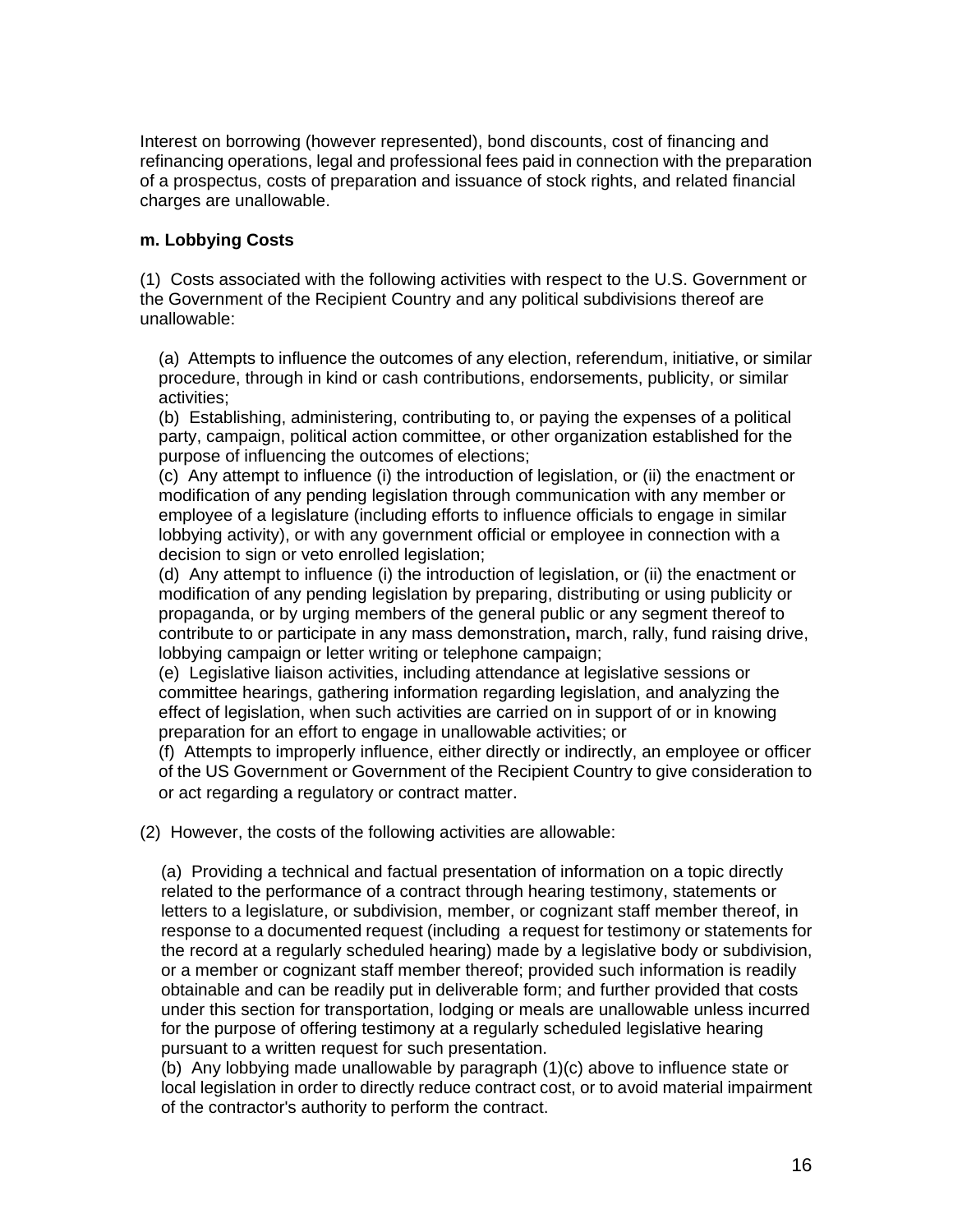(c) Any activity specifically authorized by a US Government statute to be undertaken with funds from the contract.

#### **n. Losses on Other Contracts**

An excess of costs over income under any other contract (including the contractor's contributed portion under cost-sharing contracts) are not allowable.

#### **o. Meetings, Conferences**

Costs of meetings and conferences held to conduct the general administration of the contractor are allowable.

#### **p. Organization Costs**

Expenditures in connection with planning or executing the organization or reorganization in the corporate structure of a business, including mergers and acquisitions, or raising capital are not allowable. Such expenditures include, but are not limited to, incorporation fees and cost of attorneys, accountants, brokers, promoters and organizers, management consultants, and counselors, whether or not employees of the contractor.

#### **q. Personal Use of Assets Acquired with Grant Funds**

Assets acquired with grant funds shall only be used in furtherance of grant objectives and shall not be used for the personal benefit of an employee, consultant, or the firms. Such assets would include, but not be limited to:

- Vehicles,
- Communications devices (cell phones, pagers)
- Computers
- Copiers and fax machines, etc.

#### **r. Personnel Compensation**

Salaries and wages should not exceed the contractor's established policy and practice, including the contractor's established pay scale for equivalent classifications of employees, which should be certified to by the contractor and supported by time sheets. Merit or promotion increases should not exceed those provided by the contractor's established policy and practice.

#### **s. Preaward Costs**

Preaward costs are those incurred prior to the effective date of the contract where such costs are necessary to comply with the proposed delivery schedule or period of performance. Such costs, both direct and indirect, are allowable only to the extent that they would have been allowable if incurred after the effective date of the contract and only with the written approval of the Procurement Agent or if specifically authorized in the contract. Note, however, that the costs of any contract signed prior to the effective date of the grant are not allowable.

#### **t. Professional Service Costs**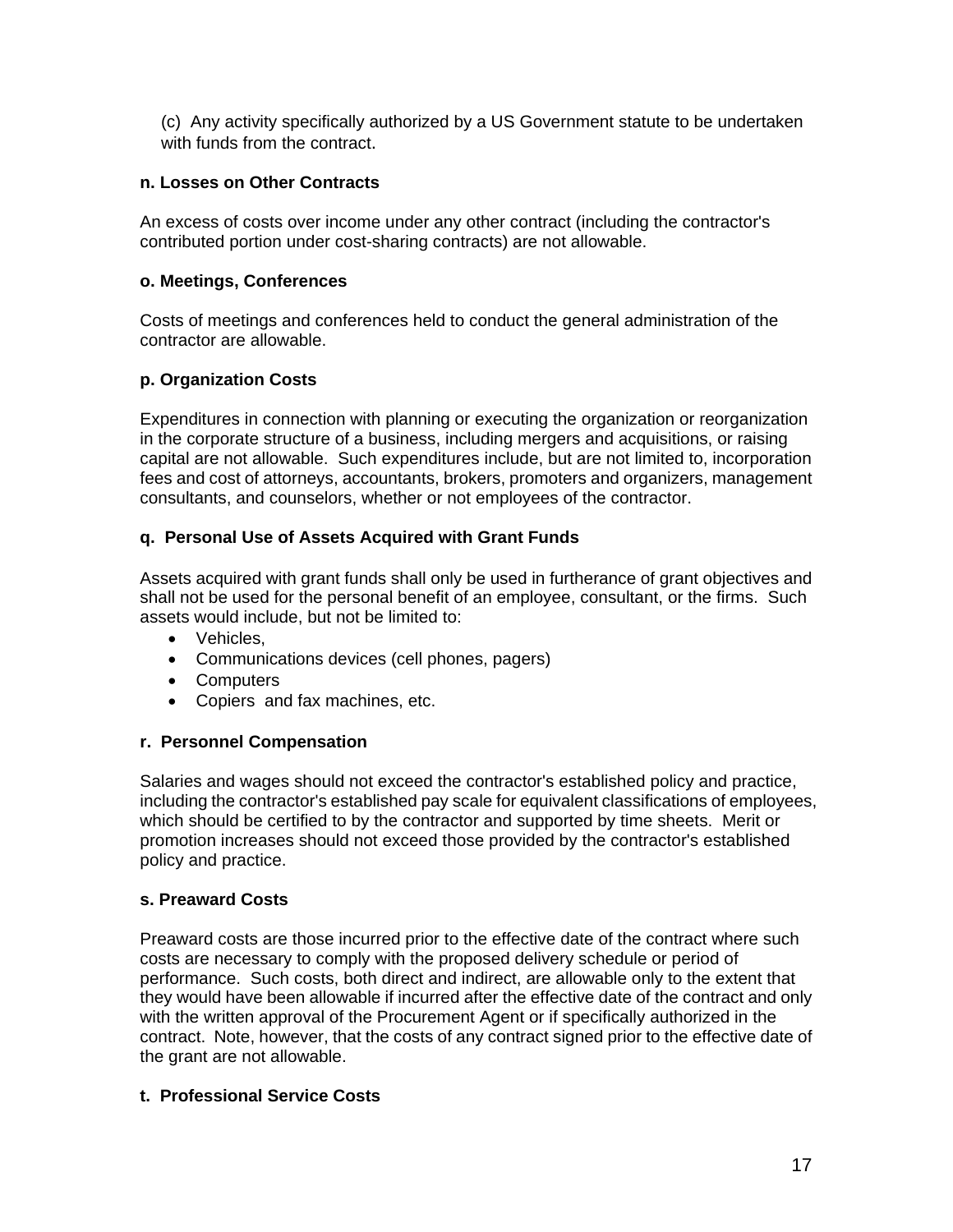Costs of ancillary professional and consultant services (such as lawyers, accountants, etc.) rendered by persons who are members of a particular profession or possess a special skill, and who are not officers or employees of the contractor, are allowable.

#### **u. Publication and Printing**

Publication costs include the costs of printing (such as the processes of composition, plate-making, press work, binding, and the end products produced by such processes), distribution, promotion, mailing, and general handling are allowable.

#### **v. Recruiting Costs**

The following recruiting costs are allowable: cost of "help wanted" advertising, operating costs of an employment office, costs of operating an educational testing program, travel expenses including food and lodging of employees while engaged in recruiting personnel, travel costs of applicants for interviews for prospective employment, and relocation costs incurred incident to recruitment of new employees. Where the contractor uses employment agencies, costs not in excess of standard commercial rates for such services are allowable.

**w. Retainer Fees** not supported by evidence that specific bona fide services were furnished are not allowable.

#### **x. Taxes**

The discussion of taxes below is MCC's general policy. The provisions of a specific Compact or 609(g) grant agreement may be differ from these cost principles. In such a case, the provisions of the Compact or 609(g) grant agreement will control.

(1) In general, taxes which the contractor is required to pay, and which are paid or accrued in accordance with generally accepted accounting principles, and payments made to local governments in lieu of taxes which are commensurate with the local government services received are allowable, except for (i) taxes from which exemptions are available to the contractor directly or which are available to the contractor based on an exemption afforded by the Government of the Recipient Country and, in the latter case, when the Government of the Recipient Country makes available the necessary exemption certificates, (ii) U.S. Federal and other sovereign national income taxes.

(2) Income and excess profit taxes paid by the contractor to any sovereign governmental body are not allowable.

(3) MCC will not finance other identifiable taxes, fees, levies or impositions under the laws of the Recipient Country placed against a contractor (or any of its employees). However, such taxes paid by the contractor or its employees may be reimbursed by the Government of the Recipient Country.

(4) Any refund of taxes, and any payment to the contractor of interest thereon, which were allowed as contract costs, will be credited either as a cost reduction or cash refund, as appropriate, to the Recipient Country.

### **y. Travel and Transportation Costs**